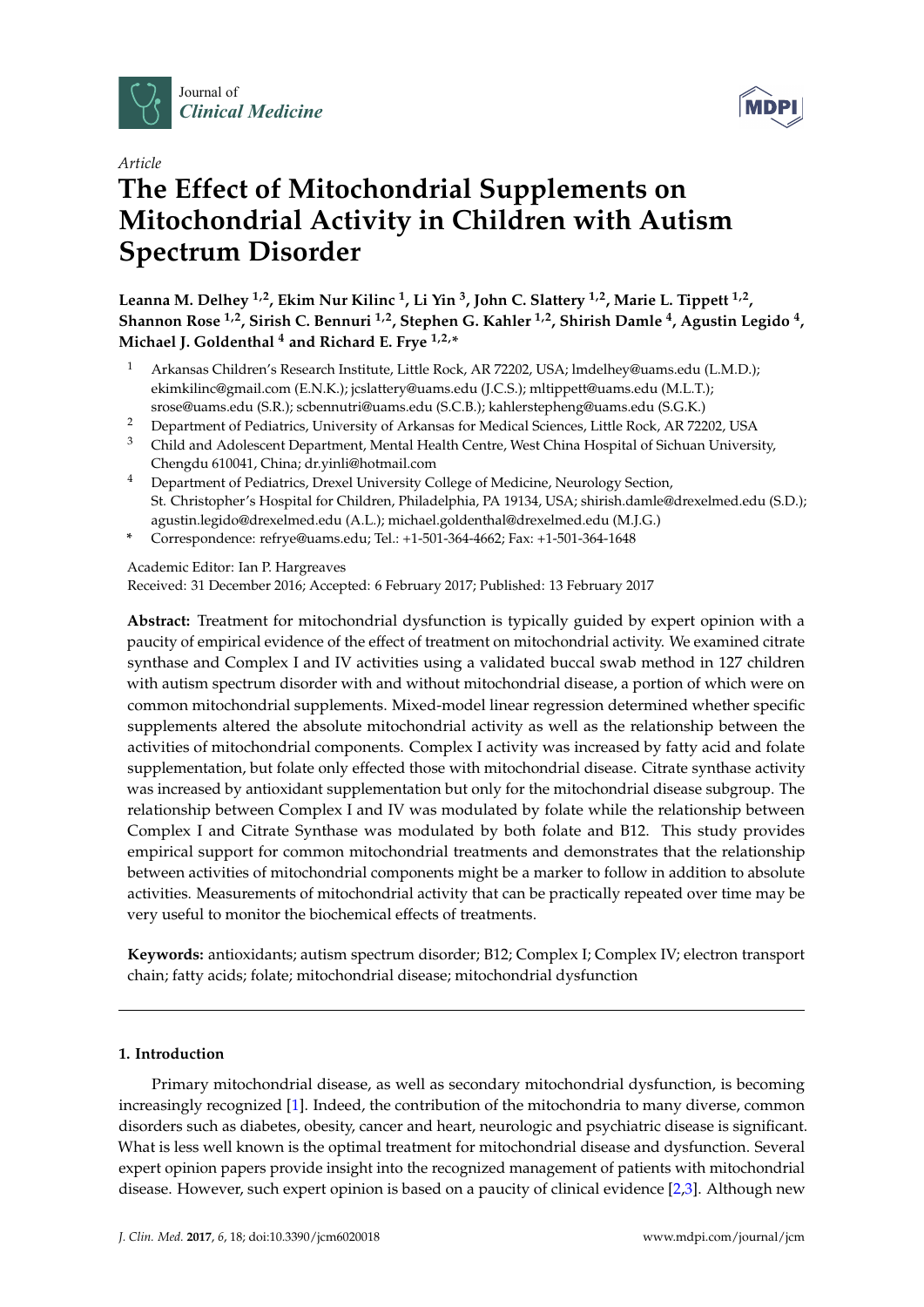novel therapies have undergone increasing investigation recently, most of the published information remains in the preclinical stage, isolated to evidence from model organisms [\[4\]](#page-10-0). Although clinical trials have been conducted, the rarity of certain mitochondrial diseases; small subject numbers; heterogeneity in symptoms; severity of specific mitochondrial diseases; short treatment and follow-up periods; variability in outcomes measures; and the use of measures that are not specifically designed to measure mitochondrial outcomes, are all factors which probably contribute to the lack of positive findings in clinical trials [\[5,](#page-10-1)[6\]](#page-10-2). Thus, there has been a recent call to develop new biomarkers of mitochondrial function that can be used in future well-designed clinical trials [\[7\]](#page-10-3).

Biochemical measurements of mitochondrial function can be variable or difficult to obtain. For example, laboratory measures are commonly very sensitive to collection techniques and laboratory processing, resulting in significant variability. Magnetic resonance spectroscopy is a promising technique to non-invasively measure energy metabolism in muscle and brain tissues, but is limited to centers with specialized equipment. In addition, to date, none of these markers have been found to be systematically altered in high-quality clinical trials [\[7\]](#page-10-3). Direct measurement of mitochondrial function by enzymology typically requires biopsies that are somewhat invasive, limiting their ability to be repeated to follow the disease status. In 2012, Goldenthal et al. developed and validated the non-invasive buccal swab technique, demonstrating the correspondence between enzymology measurements in buccal tissue and muscle biopsy in individuals with mitochondrial disease [\[8\]](#page-10-4). The buccal swab technique has been used to measure mitochondrial function in individuals with mitochondrial disease [\[8](#page-10-4)[–10\]](#page-10-5), specific genetic syndromes [\[10,](#page-10-5)[11\]](#page-10-6) and Autism Spectrum Disorder (ASD) [\[12](#page-10-7)[,13\]](#page-10-8).

ASD is a behaviorally defined disorder which now affects  $\sim$ 2% of children [\[14\]](#page-10-9). Recent studies suggest that ASD is linked to mitochondrial dysfunction [\[13](#page-10-8)[,15](#page-10-10)[,16\]](#page-10-11), although the exact nature of mitochondrial abnormalities in ASD appears to be complicated. For example, classic mitochondrial disease is found in 5% of children with ASD [\[16\]](#page-10-11), yet up to 50% of children with ASD may have biomarkers of mitochondrial dysfunction [\[16](#page-10-11)[,17\]](#page-10-12) and a higher rate of abnormal electron transport chain (ETC) activity is found in immune cells [\[18,](#page-10-13)[19\]](#page-10-14) and post-mortem brain tissue [\[20\]](#page-10-15). Perhaps more unique is the fact that ETC activity in muscle [\[21](#page-10-16)[,22\]](#page-10-17), skin [\[23\]](#page-10-18), buccal cells [\[11–](#page-10-6)[13\]](#page-10-8) and the brain [\[20\]](#page-10-15) has been documented to be significantly increased, rather than decreased, in individuals with ASD, consistent with in vitro data showing elevated mitochondrial respiration in cell lines derived from children with ASD [\[24,](#page-10-19)[25\]](#page-11-0). More recently, mitochondrial respiration in cell lines has been shown to be related to the stereotyped behaviors and restricted interests subscale on the Autism Diagnostic Observation Scale (ADOS) with elevated respiratory rates corresponding to worse behavior [\[26\]](#page-11-1).

Individuals with ASD are a particularly important group of patients that would benefit from a biomarker of mitochondrial dysfunction as well as a marker of the effect of treatments on mitochondrial function. First, the great majority of children with ASD do not have genetic mutations to explain their mitochondrial dysfunction [\[16\]](#page-10-11), making diagnosis complicated. Second, many children with ASD are treated with supplements that potentially target the mitochondrial but it is unclear whether such treatments influence mitochondrial function [\[27\]](#page-11-2). Understanding which treatments would be most helpful and effective for children with ASD, especially on an individual basis, would be tremendously helpful for guiding treatment in a personalized medicine fashion.

In this study, we aimed to ask whether the functional effect of common treatments that target the mitochondria can be measured with a non-invasive buccal swab technique and what are the measures that might be sensitive to the effect of treatment. To this end, we measured the activity of ETC Complex I and IV as well as Citrate Synthase. We not only examined the absolute level of activity of mitochondrial components, but also the relationship between the components, to better understand whether treatments not only modulated the activity level but how the mitochondrial components work together. To this end, we utilized the data from our study of the natural history of mitochondrial function in children with ASD to examine the mitochondrial function on individuals taking and abstaining from common treatments that affect the mitochondrial. Since specific supplements were not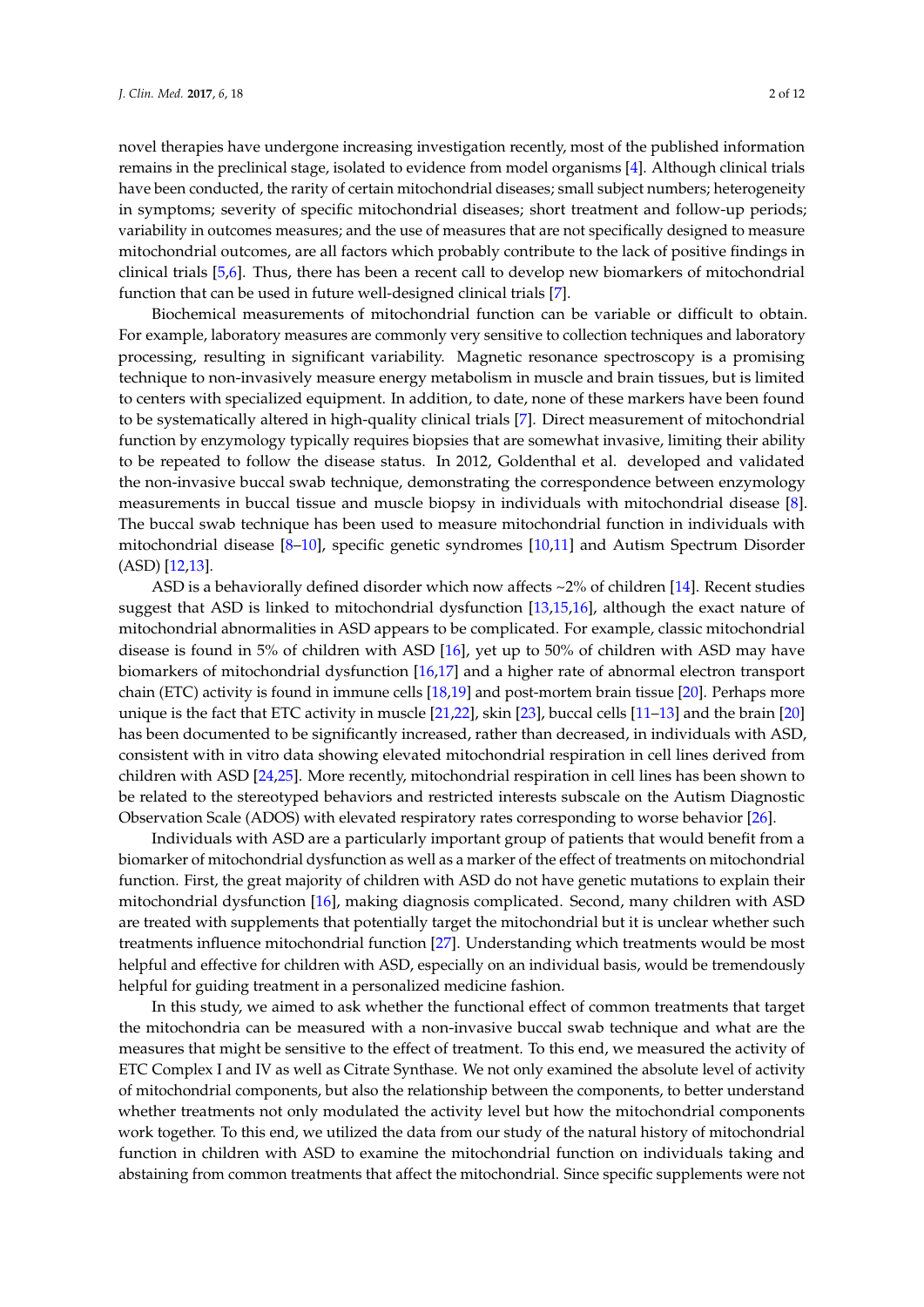systematically manipulated, it is not possible to equate the findings from this study to a clinical trial of specific supplements. Rather, this study is designed to answer the question of whether the technique and measurements used in the study show promise for future research.

#### **2. Material and Methods**

The study was approved by the Institutional Review Board at the University of Arkansas for Medical Sciences (Little Rock, AR, USA) under two protocols (#137162 originally approved on August 7th 2012 and #136272 originally approved on May 25th 2012). Parents of participants provided written informed consent.

#### *2.1. Participants*

#### 2.1.1. Autism Spectrum Disorder

Individuals with ASD who met the inclusion and exclusion criteria had mitochondrial function measured up to four times using the buccal swab technique described below. Inclusion criteria included: (i) age 3 to 14 years of age and (ii) ASD diagnosis. Exclusion criteria included prematurity.

The ASD diagnosis was defined by one of the following: (i) a gold-standard diagnostic instrument such as the ADOS and/or Autism Diagnostic Interview-Revised; (ii) the state of Arkansas diagnostic standard, defined as the agreement of a physician, psychologist and speech therapist; and/or (iii) Diagnostic Statistical Manual (DSM) diagnosis by a physician along with standardized validated questionnaires and diagnosis confirmation by the Principal Investigator.

#### 2.1.2. Mitochondrial Disease

Individuals included in this study were screened for mitochondrial disease through a standard clinical protocol [\[23,](#page-10-18)[28\]](#page-11-3). Mitochondrial disease was diagnosed in a portion of the individuals using a combination of biochemical, enzymology and genetic testing. In general, the modified Walkers criterion was used to diagnose mitochondrial disease, although in some cases with clear repeated biochemical abnormalities with clinical symptomatology that lacked an identifiable genetic component, the Morava criterion was used [\[15\]](#page-10-10).

#### 2.1.3. Historical Healthy Controls

Controls of similar age and gender included 68 healthy individuals without neurological disease as described in previous studies [\[12\]](#page-10-7). Controls ranged in age from 3 to 21 years of age [mean (Standard Deviation (SD)) 10.1 years (4.6 years)] with 33 (49%) being female. In a previous report, it was found that there was no correlation between enzyme activities and age and no difference in protein activities across ethnicity or race in both controls and mitochondrial disease patients [\[8\]](#page-10-4).

#### *2.2. Measures of Mitochondrial Function*

The buccal cells were collected using Catch-All Buccal Collection Swabs (Epicentre Biotechnologies, Madison, WI, USA). Four swabs were collected by firmly pressing a swab against the inner cheek while twirling for 30 s. Swabs were clipped and placed in 1.5 mL microcentrifuge tubes that were labeled and placed on dry ice for overnight transportation to the Goldenthal laboratory.

Buccal extracts were prepared using an ice-cold buffered solution (Buffer A, ABCAM, Cambridge, MA, USA) containing protease inhibitor cocktail and membrane solubilizing non-ionic detergent and cleared of insoluble cellular material by high speed centrifugation at 4 ◦C. Duplicate aliquots of the protein extract were analyzed for protein concentration using the bicinchoninic acid method (Pierce Biotechnology, Rockford, IL, USA). Samples were typically stored at −80 ◦C for up to 1 week prior to enzymatic analysis.

Dipstick immunocapture assays measured ETC Complex I activity using 50 µg extracted protein [\[8–](#page-10-4)[10\]](#page-10-5). Signals were quantified using a Hamamatsu immunochromato MS 1000 Dipstick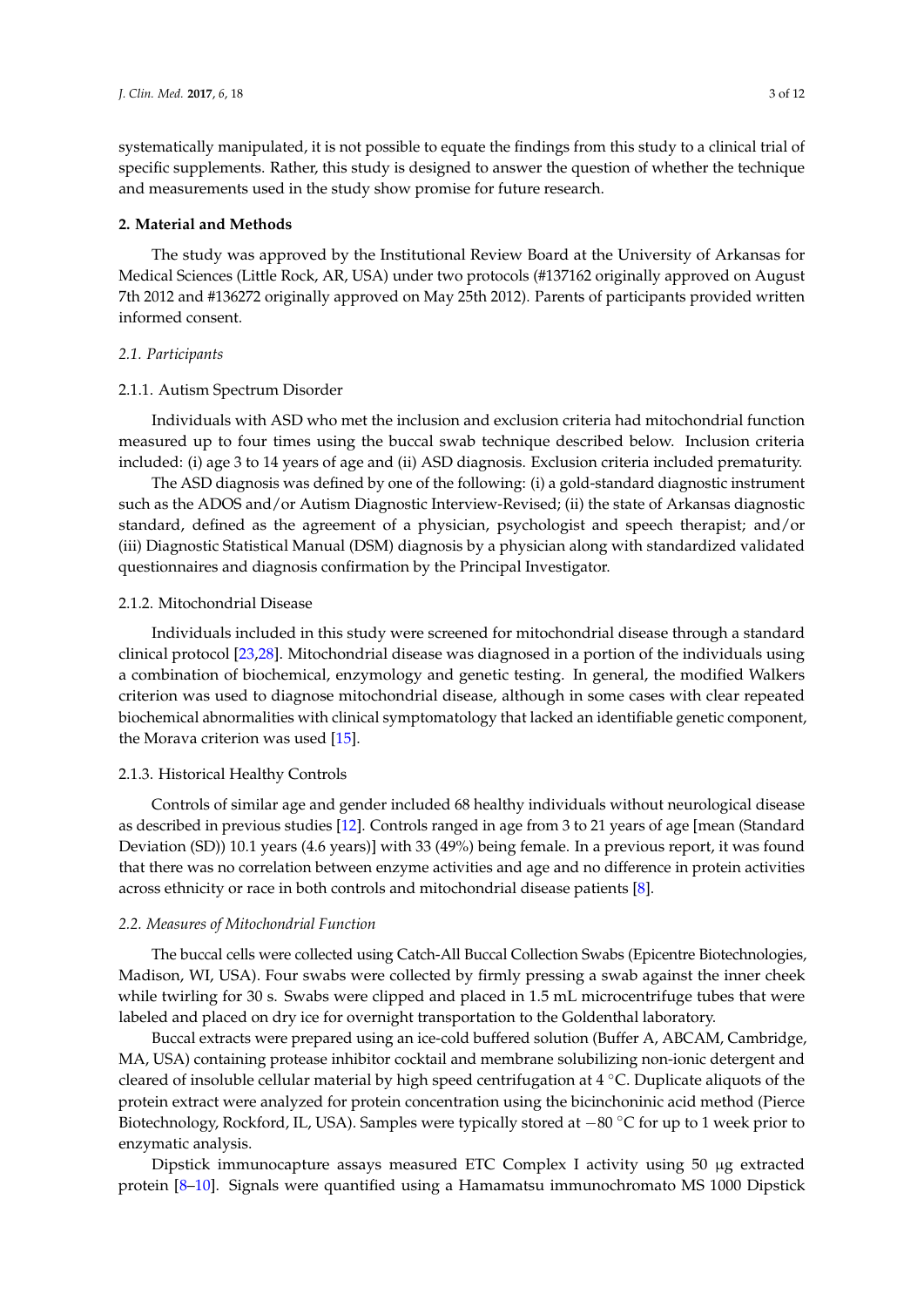reader (ABCAM, Cambridge, MA, USA). Raw mABS (milliAbsorbance) results were corrected for protein concentration and data were expressed as percentages of the values obtained with control extracts run on the same assay. ETC Complex IV and Citrate Synthase (CS) activity was assessed using standard spectrophotometric procedures in 0.5 mL reaction volume. Specific activities of respiratory complexes and citrate synthase were initially expressed as nanomoles/min/mg protein. This activity was then normalized to control values so that the final value represented a z-score. This allowed for the direct comparison of activities across complexes and citrate synthase.

#### *2.3. Statistical Analysis*

Analyses were performed using SAS 9.4 (SAS Institute Inc., Cary, NC, USA). Graphs were produced using Excel version 14.0 (Microsoft Corp, Redmond, WA, USA). Normal control values for mitochondrial function were based upon the established controls from the Goldenthal laboratory [\[12\]](#page-10-7). A mixed-model linear regression was used to account for both within-subject variation from repeated measurements on the same individual as well as between-subject variation such as mitochondrial disease subgroup. The module "glimmix" in SAS was used with an  $p \leq 0.05$ .

A series of analyses first examined the effect of specific supplements on overall normalized mitochondrial activities including an interaction the with mitochondrial disease subgroup (mitochondrial disease vs no mitochondrial disease). Main effects and interactions in the model are F-distributed so they were evaluated using a F-test. If the interaction was significant, post-hoc orthogonal contrasts were used to determine whether the effect of the supplement was specific to one subgroup. Post-hoc orthogonal contrasts are t-distributed and thus were evaluated using a t-distribution. The supplements that were found to have a significant effect were then entered into a stepwise backward mixed-model regression (with mitochondrial disease subgroup interaction if significant in individuals regressions) with a criteria of  $p \leq 0.05$  to keep in the model. Essentially, at each step, the variable with the highest *p*-value was eliminated and the model was recalculated until all of the variables in the model were significant at the  $p \le 0.05$  level. Of course, variables that were dependents of an interaction were kept in the model irrespective of their significance.

Similarly, a series of analyses examined the effect of specific supplements on the relationship between the normalized mitochondrial component activities, including an interaction with the mitochondrial disease subgroup. If the interaction was significant, post-hoc orthogonal contrasts were used to determine whether the effect of the supplement on the relationship between the mitochondrial components (i.e., the slope of the regression) was specific to one subgroup. The supplements that were found to be significant were then entered into a stepwise backward mixed-model regression (with mitochondrial disease subgroup interaction if significant in the single supplement models). As before, at each step, the variable with the highest *p*-value was eliminated and the model was recalculated until all of the variables in the model were significant at the  $p \leq 0.05$  level. Variables that were dependents of an interaction were kept in the model irrespective of their significance.

#### **3. Results**

#### *3.1. Participants*

A total of 127 individuals with ASD who met the inclusion and exclusion criteria had mitochondrial function measured. Of the 127 participants, 38 had mitochondrial function measured twice, seven had mitochondrial function measured three times and one participant had mitochondrial function measured four times. The mean age at the first mitochondrial function measurement was 8.3 years (SD = 4.0 years) with 77% being male. Age and gender were entered into the regressions initially but were found not to be significant so they were not included in the subsequent analyses. A total of 15% of the sample was clinically diagnosed with mitochondrial disease. Mitochondrial disease was found to be a significant factor in the regression analyses so it was included in most analyses. The only exceptions were for the analysis of multivitamin (MVI) and herbal supplements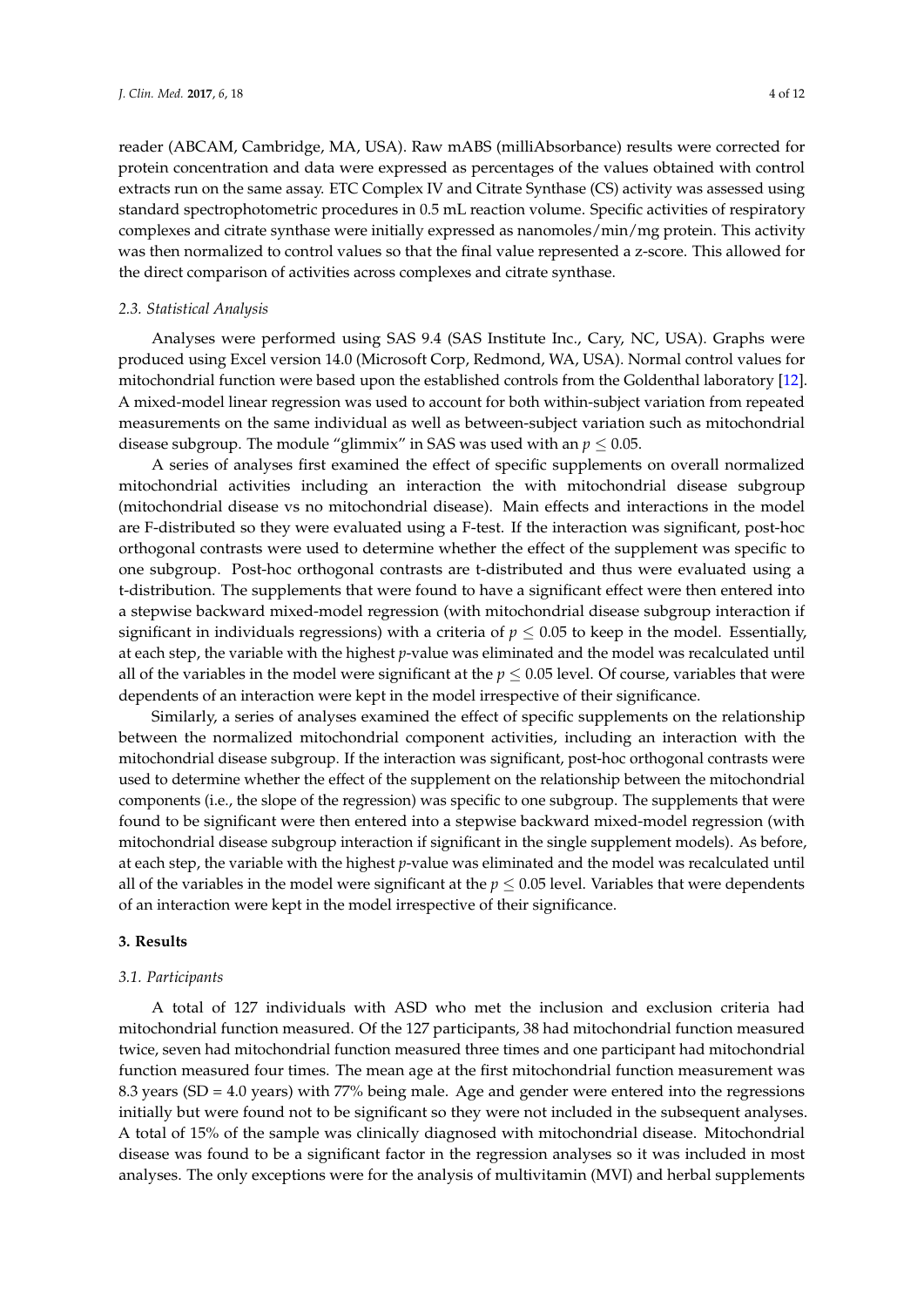where there were too few individuals with mitochondrial disease taking these supplements for a valid analysis of this effect by subgroup.

#### *3.2. Supplements*

Participants were not on any supplements for 118 measurements. Of those measurements, 26 participants were naïve to supplements, whereas for 92 measurements, supplements were held for an average of 21.3 days (SD 15.4 days; Range 1–61 days) before the measurements. For 55 measurements, supplements were given as scheduled. The specific supplements taken by the participants are outlined in Table [1.](#page-4-0) The factors of (a) time since taking the supplement when supplements were held, and (b) naivety to supplementation, were entered into the regressions initially but were found not to be significant so they were not included in the subsequent analyses.

<span id="page-4-0"></span>

| Supplement        | % Taking Regularly | % Taking During<br><b>Mitochondrial Testing</b> | % Holding During<br><b>Mitochondrial Testing</b> |
|-------------------|--------------------|-------------------------------------------------|--------------------------------------------------|
| Amino Acids       | 23%                | $4\%$                                           | 19%                                              |
| <b>B12</b>        | 38%                | 13%                                             | 25%                                              |
| <b>B</b> Vitamins | 36%                | 10%                                             | 26%                                              |
| Carnitine         | 42%                | 13%                                             | 29%                                              |
| Coenzyme Q10      | 36%                | 9%                                              | 27%                                              |
| Fatty Acids       | 45%                | 16%                                             | 29%                                              |
| Folate            | 54%                | 16%                                             | 38%                                              |
| Herbal            | 17%                | 6%                                              | $11\%$                                           |
| Multivitamin      | 26%                | 12%                                             | 14%                                              |
| Antioxidants      | 46%                | 14%                                             | $32\%$                                           |
| Other Vitamins    | 49%                | 14%                                             | 35%                                              |

| Table 1. Supplements taken by participants. |  |  |  |
|---------------------------------------------|--|--|--|
|---------------------------------------------|--|--|--|

*3.3. Supplement Effect on Mitochondrial Complexes and Citrate Synthase Activity*

#### 3.3.1. Normalized Complex I Activity

Carnitine, antioxidant and other vitamin supplementation were associated with significantly higher Complex I activity [F(1.44) = 7.58, *p* < 0.01, F(1.44) = 6.54, *p* = 0.01, F(1.44) = 6.70, *p* = 0.01, respectively] (See Table [2\)](#page-4-1).

<span id="page-4-1"></span>**Table 2.** Means (Standard Error) of Normalized Complex I activity on and off supplements.

| Supplement     | <b>Off Supplement</b> | On Supplement |
|----------------|-----------------------|---------------|
| Carnitine      | $-0.1(0.28)$          | 1.4(0.46)     |
| Antioxidants   | 0.1(0.26)             | 1.5(0.50)     |
| Other Vitamins | 0.1(0.27)             | 1.4(0.45)     |

Fatty acids and folate supplementation influenced Complex I activity with this influence different for the mitochondrial disease subgroup (See Table [3\)](#page-5-0). Fatty acid supplementation significantly increased Complex I activity overall [F(1.44) = 16.86, *p* < 0.0005] but also interacted with mitochondrial disease subgroup  $[F(1.44) = 4.53, p < 0.05]$ . This interaction resulted from this increase being more marked for the mitochondrial disease subgroup when the subgroups were analyzed separately despite the fact that both the no mitochondrial disease  $[t(44) = 2.05, p < 0.05]$  and the mitochondrial disease  $[t(44) = 3.56, p < 0.001]$  subgroups demonstrated a significant effect of supplementation. Folate supplementation significantly increased Complex I activity overall  $[F(1.44) = 11.15, p < 0.005]$  but there was an interaction with mitochondrial disease subgroup  $[F(1.44) = 5.61, p < 0.05]$ . This interaction resulted from folate only significantly influencing Complex I activity in the mitochondrial disease group  $[t(44) = 3.28, p < 0.005]$  when the subgroups were analyzed separately.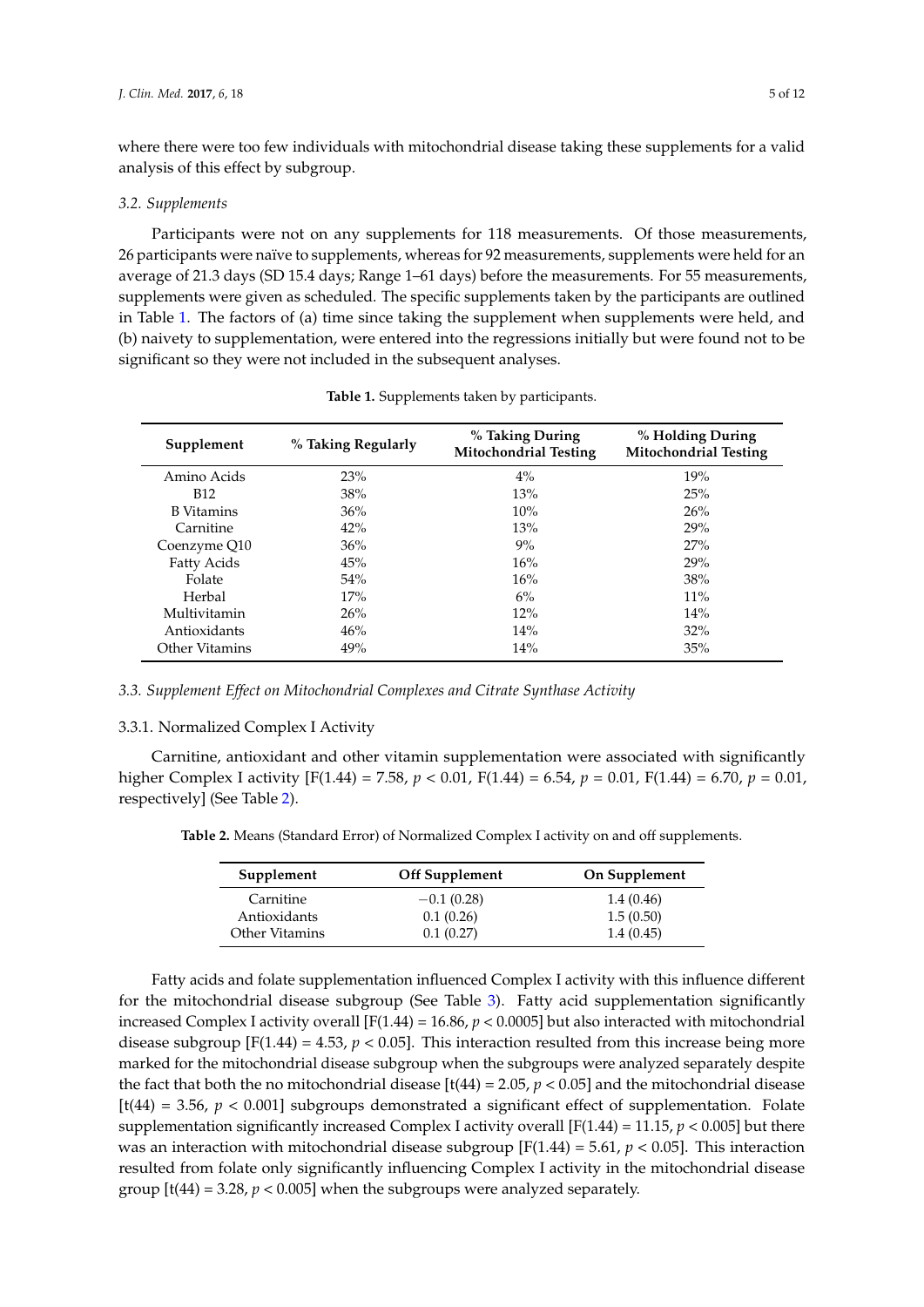| Supplement                   | No Mitochondrial Disease |                       | <b>Mitochondrial Disease</b> |                        |
|------------------------------|--------------------------|-----------------------|------------------------------|------------------------|
|                              | <b>Off Supplement</b>    | On Supplement         | <b>Off Supplement</b>        | On Supplement          |
| <b>Fatty Acids</b><br>Folate | 0.1(0.20)<br>0.2(0.21)   | 1.2(0.48)<br>0.7(0.5) | $-0.3(0.47)$<br>$-0.3(0.49)$ | 3.1(0.84)<br>2.7(0.79) |

<span id="page-5-0"></span>**Table 3.** Means (Standard Error) of Normalized Complex I activity on and off supplements by Mitochondrial Disease group. Supplements that are confirmed to be significant in the stepwise regression are bolded and italicized.

Complex I was not significantly influenced by amino acid, B12, MVI, B vitamins, Coenzyme Q10 (CoQ10), or herbal supplementation.

To determine which supplements were driving the effect on Complex I activity, the supplements that demonstrated a significant effect on Complex I activity were entered into a stepwise backwards regression. The regression demonstrated that fatty acids supplementation significantly increased Complex I activity  $[F(1.43) = 6.39, p < 0.05]$  without an interaction between subgroups and that the effect of folate on Complex I activity was influenced by the subgroup  $[F(1.43) = 5.94, p < 0.05]$  since the effect of folate was isolated to the mitochondrial disease group  $[t(43) = 2.42, p < 0.05]$ .

#### 3.3.2. Normalized Citrate Synthase Activity

Fatty acids, folate and antioxidant supplementation influenced Citrate Synthase activity with this influence being different for the mitochondrial disease subgroup (See Table [4\)](#page-5-1). Fatty acid supplementation significantly increased Citrate Synthase activity  $[F(1.44) = 9.58, p < 0.005]$  but also interacted with the mitochondrial disease subgroup  $[F(1.44) = 4.69, p < 0.05]$ . This interaction resulted from fatty acids significantly influencing Citrate Synthase activity only in the mitochondrial disease group [t(44) = 3,02, *p* < 0.005] when the subgroups were analyzed separately. Folate supplementation significantly increased Citrate Synthase activity  $[F(1.44) = 7.00, p = 0.01]$  but also interacted with the mitochondrial disease subgroup  $[F(1.44) = 7.56, p < 0.01]$ . This interaction resulted from folate significantly influencing Citrate Synthase activity only in the mitochondrial disease group [t(44) = 3.13, *p* < 0.005] when the subgroups were analyzed separately. Antioxidant supplementation significantly increased Citrate Synthase activity  $[F(1.44) = 7.37, p < 0.01]$  but also interacted with the mitochondrial disease subgroup  $[F(1.44) = 8.30, p < 0.01]$ . This interaction resulted from antioxidants significantly influencing Citrate Synthase activity only in the mitochondrial disease group  $[t(44) = 3.22, p = 0.01]$ when the subgroups were analyzed separately.

| Supplement                 | No Mitochondrial Disease |               | <b>Mitochondrial Disease</b> |               |
|----------------------------|--------------------------|---------------|------------------------------|---------------|
|                            | <b>Off Supplement</b>    | On Supplement | <b>Off Supplement</b>        | On Supplement |
| Fatty Acids                | 0.8(0.17)                | 1.2(0.40)     | 0.3(0.40)                    | 2.6(0.70)     |
| Folate                     | 0.9(0.18)                | 0.8(0.40)     | 0.2(0.42)                    | 2.4(0.66)     |
| <i><b>Antioxidants</b></i> | 0.9(0.17)                | 0.8(0.42)     | 0.2(0.41)                    | 2.7(0.71)     |

<span id="page-5-1"></span>**Table 4.** Means (Standard Error) of Normalized Citrate Synthase activity on and off supplements by Mitochondrial Disease group. Supplements that are confirmed to be significant in the stepwise regression are bolded and italicized.

To determine which supplements were driving the effect on Complex I activity, the supplements that demonstrated a significant effect on Citrate Synthase activity were entered into a stepwise backwards elimination regression. The regression only selected antioxidant supplementation for improvement in Citrate Synthase activity (results same as above).

Citrate Synthase was not significantly influenced by amino acid, B12, B vitamins, multivitamin, CoQ10, carnitine, other vitamins or herbal supplementation.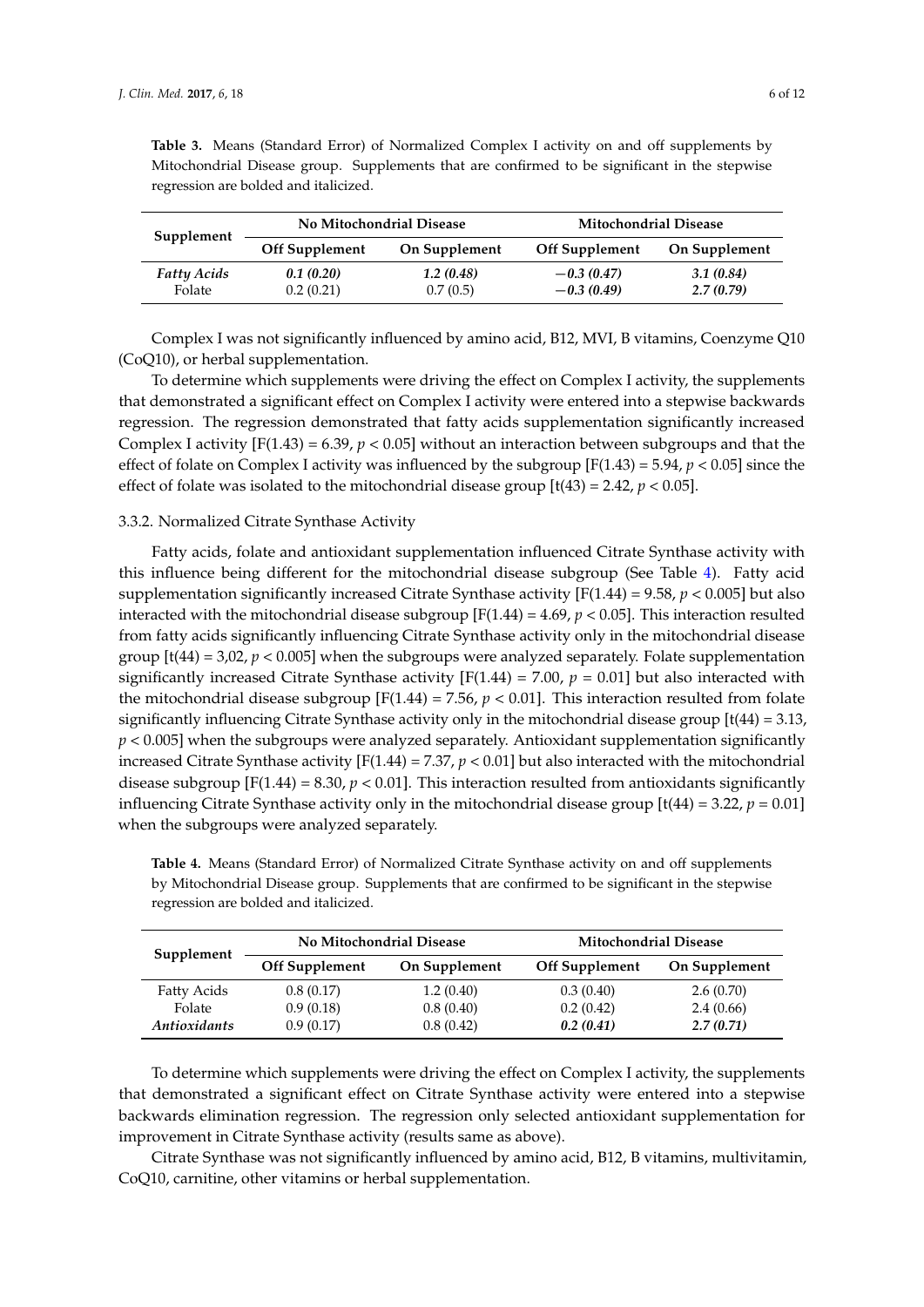#### 3.3.3. Normalized Complex IV Activity

Normalized Complex IV activity was not significantly influenced by amino acid, B12, B vitamins, CoQ10, carnitine, other vitamins, herbal, fatty acids, folate, multivitamin or antioxidant supplementation.

#### *3.4. Supplement Effect on Relationship between Mitochondrial Complexes and Citrate Synthase Activity*

#### 3.4.1. The Relationship between Normalized Complex I and Complex IV Activity

The relationship between Normalized Complex I and Complex IV activity was not influenced by amino acids, multivitamin, B12, herbal, other vitamins or CoQ10. B vitamins, fatty acids, folate, antioxidants and carnitine all influenced the relationship between Normalized Complex I and Complex IV activity with this relationship influenced by whether or not the participant was in the mitochondrial disease subgroup.

Most of the supplements predominantly influenced the mitochondrial disease subgroup. B vitamins significantly influenced the relationship between complexes  $[F(1.40) = 5.88, p < 0.05]$ with this effect interacting with the mitochondrial disease subgroup [F(1.40) = 7.45, *p* < 0.01] since the effect was significant only in the mitochondrial disease subgroup  $[t(40) = 3.09, p < 0.005]$ . Fatty acids significantly influenced the relationship between complexes  $[F(1.40) = 12.64, p = 0.001]$  with this effect interacting with the mitochondrial disease subgroup  $[F(1.40) = 7.45, p < 0.01]$  since the effect was significant only in the mitochondrial disease subgroup  $[t(40) = 3.17, p < 0.005]$ . Antioxidants significantly influenced the relationship between complexes  $[F(1.40) = 14.34, p = 0.0005]$  with this effect interacting with the mitochondrial disease subgroup [F(1.40) = 10.01, *p* < 0.005] because the effect was only significant in the mitochondrial disease subgroup [t(40) = 3.83, *p* < 0.0005]. Carnitine significantly influenced the relationship between complexes  $[F(1.40) = 7.64, p < 0.01]$  with this effect interacting with the mitochondrial disease subgroup  $[F(1.40) = 4.49, p < 0.05]$  because the effect was only significant in the mitochondrial disease subgroup  $[t(40) = 2.71, p < 0.01]$ .

Folate influenced the relationship between Normalized Complex I and Complex IV activity  $[F(1.40) = 18.13, p = 0.0001]$  with the effect of folate being influenced by the mitochondrial disease subgroup  $[F(1.40) = 7.04, p = 0.01]$ . The effect of folate was more marked in the mitochondrial disease subgroup  $[t(40) = 3.75, p < 0.001]$  than the non-mitochondrial disease subgroup  $[t(40) = 2.07, p < 0.05]$ but folate did influence mitochondrial function for both those with and without mitochondrial disease.

To determine which supplements were driving the effect, the supplements that demonstrated significant effects were entered into a stepwise backwards regression. The regression demonstrated that folate supplementation significantly improved the relationship between Normalized Complex I and Complex IV activity. Figure [1](#page-7-0) depicts the effect of folate supplementation on the relationship between Normalized Complex I and Complex IV activity. Those on folate supplementation had a stronger relationship between Complex I and Complex IV activity as compared to individuals not on folate supplementation. The regression coefficients suggest that each increase in Complex IV activity results in a 2.4 times increase in Complex I activity if an individual was on folate supplementation while this increase was only 0.9 times if an individual was not on folate supplementation.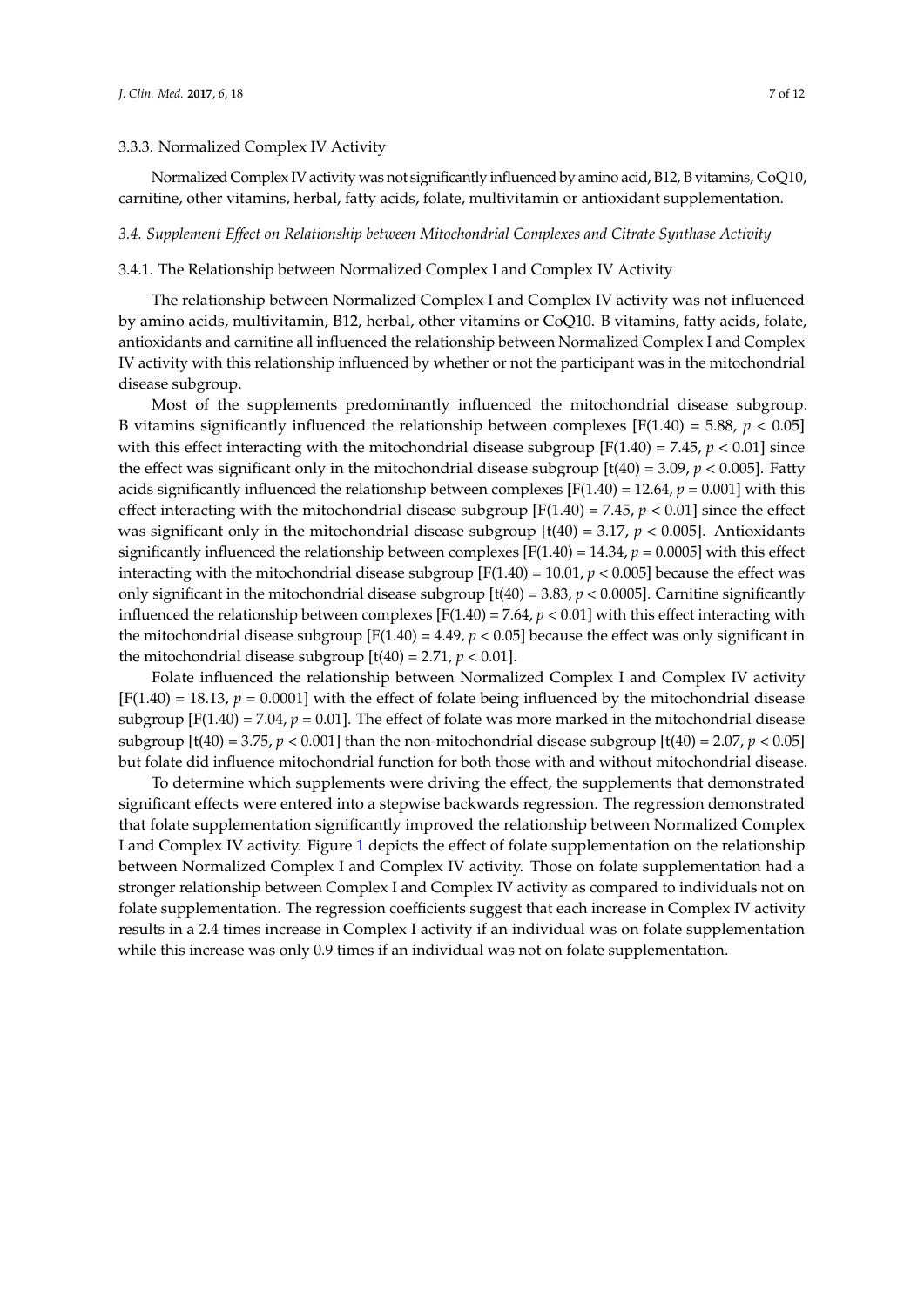<span id="page-7-0"></span>

**Figure 1.** The relationship between Normalized Complex I and IV activity. Folate supplementation is **Figure 1.** The relationship between Normalized Complex I and IV activity. Folate supplementation is associated with a significantly greater slope in the relationship between complex activities. associated with a significantly greater slope in the relationship between complex activities.

#### 3.4.2. The Relationship between Normalized Complex I and Citrate Synthase Activity 3.4.2. The Relationship between Normalized Complex I and Citrate Synthase Activity

The relationship between Normalized Complex I and Citrate Synthase activity was not The relationship between Normalized Complex I and Citrate Synthase activity was not influenced by amino acids, MVI, fatty acids, herbal, other vitamins or CoQ10. B vitamins, B12, folate, antioxidants and carnitine all influenced the relationship between Normalized Complex I and Complex IV activity.

Some supplements predominately influenced the mitochondrial disease subgroup. The effect of B vitamins on the relationship between mitochondrial components was significantly influenced by the mitochondrial disease subgroup  $[F(1.40) = 5.44, p < 0.05]$  because the effect was isolated to the mitochondrial disease subgroup  $[t(40) = 2.43, p < 0.05]$ . B12 significantly influenced the relationship between mitochondrial components  $[F(1.40) = 4.27, p < 0.05]$  with this effect being influenced by the mitochondrial disease subgroup [F(1.40) = 6.24,  $p = 0.01$ ] because the effect was only significant for the mitochondrial disease subgroup  $[t(40) = 2.53, p < 0.05]$ .

Folate, antioxidants and carnitine appear to influence the relationship between Normalized Complex I and Citrate Synthase activity without a difference in this effect across subgroups  $[F(1.40) =$ 21.36,  $p < 0.0001$ , F(1.40) = 7.09,  $p = 0.01$  and F(1.40) = 4.74,  $p < 0.05$ , respectively].

To determine which supplementation was driving the effect, the supplements that demonstrated significant effects were entered into a stepwise backwards elimination regression. The regression demonstrated that folate and B12 supplementation significantly altered the relationship between Normalized Complex I and Citrate Synthase activity  $[F(1.41) = 28.23, p < 0.0001$  and  $F(1.41) = 8.35,$  $p < 0.005$  $p < 0.005$  $p < 0.005$ , respectively] without an interaction between subgroups. Figure 2 depicts these relationships. Folate increased the slope of the relationship between Normalized Complex I and Citrate Synthase activity such that any increase in Citrate Synthase resulted in a 1.5 times increase in Normalized Complex I activity if an individual was on folate, whereas it resulted in only a 0.5 times increase in Normalized Complex I activity if the individual was not on folate. For B12 supplementation, an increase in Citrate Synthase resulted in a 0.8 times increase in Complex I activity if an individual was supplementing with B12, whereas this was only 0.6 times if an individual was not supplementing  $\frac{1}{\sqrt{2}}$  with B12, whereas this was only 0.6 times if an individual was not supplementing was not supplementing was not supplementing was not supplementing was not supplementing was not supplementing was not supplemen with B12.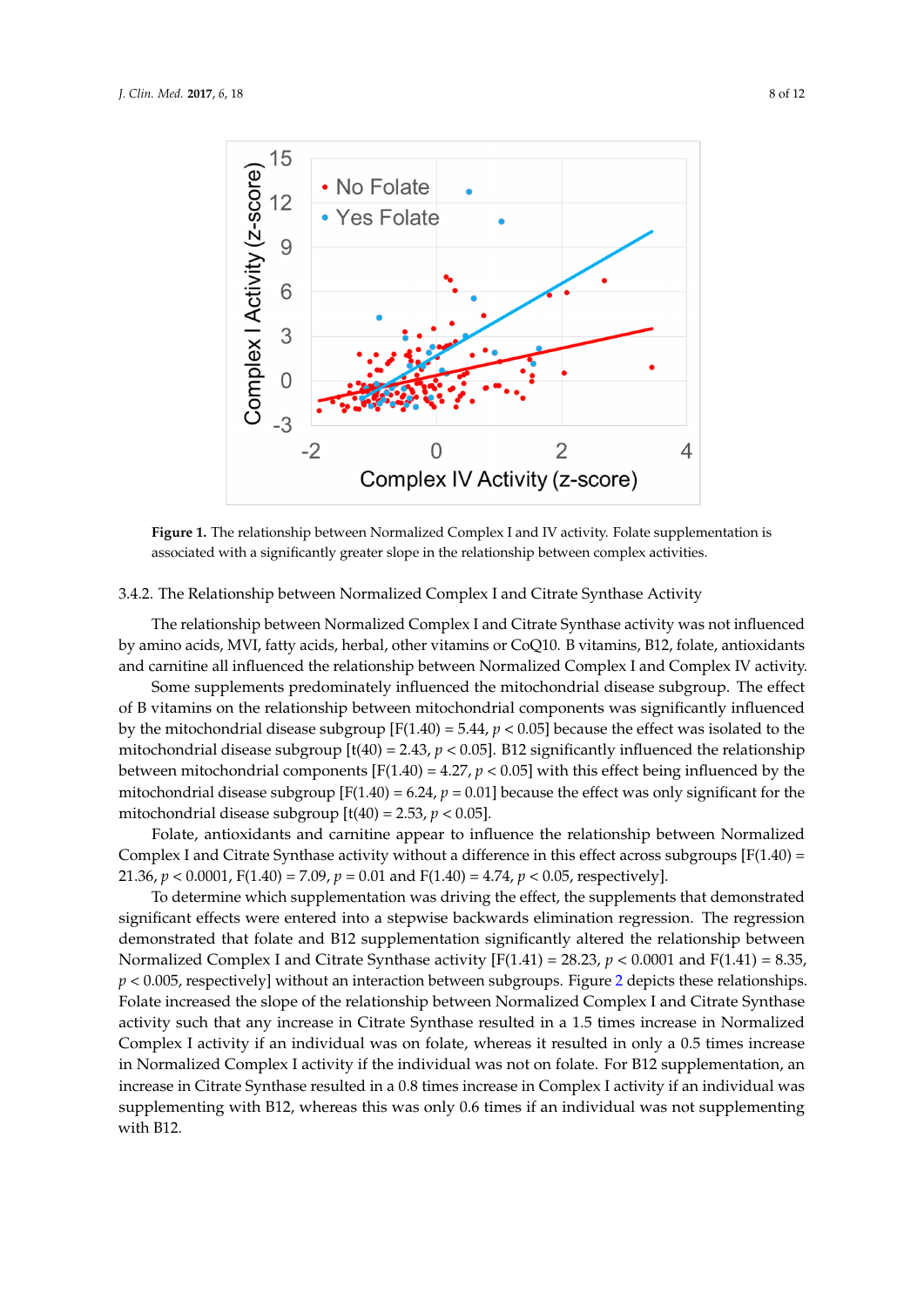<span id="page-8-0"></span>

Figure 2. The relationship between normalized Complex I and Citrate Synthase activity. (a) Folate and and (**b**) B12 supplementation are associated with a significantly greater slope in the relationship (**b**) B12 supplementation are associated with a significantly greater slope in the relationship between Complex I and Citrate Synthase.

# 3.4.2. The Relationship between Normalized Complex IV and Citrate Synthase Activity 3.4.3. The Relationship between Normalized Complex IV and Citrate Synthase Activity

None of the supplements were found to influence the relationship between Normalized None of the supplements were found to influence the relationship between Normalized Complex IV and Citrate Synthase activity.

## **4. Discussion 4. Discussion**

This study examined the effect of common mitochondrial treatments on specific mitochondrial This study examined the effect of common mitochondrial treatments on specific mitochondrial components in a group of children diagnosed with ASD, some of which also were diagnosed with co‐morbid mitochondrial disease. Measurement of mitochondrial function is important in ASD since co-morbid mitochondrial disease. Measurement of mitochondrial function is important in ASD since many children with ASD appear to have mitochondrial dysfunction even if they are not diagnosed many children with ASD appear to have mitochondrial dysfunction even if they are not diagnosed with classic mitochondrial disease. Furthermore, the influence of mitochondrial treatment in ASD is with classic mitochondrial disease. Furthermore, the influence of mitochondrial treatment in ASD is important as randomized controlled clinical trials have demonstrated that common treatments for important as randomized controlled clinical trials have demonstrated that common treatments for mitochondrial disease, such as L‐carnitine, improve ASD symptoms, suggesting that such treatments mitochondrial disease, such as L-carnitine, improve ASD symptoms, suggesting that such treatments may have a role in the treatment of ASD [\[27\]](#page-11-2). However, what remains unclear is whether these treatments are targeting mitochondrial function per se. treatments are targeting mitochondrial function per se.

In addition, in this study, we examined not only whether common mitochondrial supplements In addition, in this study, we examined not only whether common mitochondrial supplements affect the absolute levels of activity of three mitochondrial components, but whether the treatments affect the absolute levels of activity of three mitochondrial components, but whether the treatments alter the relationship between the components. This may be important, as optimal coupling of the alter the relationship between the components. This may be important, as optimal coupling of the various mitochondrial components is essential for the mitochondria to function optimally. various mitochondrial components is essential for the mitochondria to function optimally.

Results from this study suggested that several common mitochondrial supplements such as fatty Results from this study suggested that several common mitochondrial supplements such as fatty acids and antioxidants appeared to influence Complex I and Citrate Synthase activity, respectively, acids and antioxidants appeared to influence Complex I and Citrate Synthase activity, respectively, with this influence being more marked for the mitochondrial disease subgroup. This is not unexpected as such treatments are sometimes recommended for individuals with mitochondrial disease, particularly antioxidants. Fatty acids are not always recommended for individuals with mitochondrial disease. Several studies have suggested that omega 3 fatty acids, which are the most fatty acids prescribed to children with ASD, have positive effects on behavior [\[29\]](#page-11-4). Interestingly, recent research has highlighted the role of fatty acids in preserving mitochondrial function in such diseases as stroke [\[30\]](#page-11-5) and cancer [\[31\]](#page-11-6) as well as improving muscle health through modulation of mitochondrial function [\[32\]](#page-11-7). The findings that these effects were more marked in the mitochondrial disease subgroup suggest that these treatments are indeed targeting and improving mitochondrial function and further suggest that certain treatments may be best targeted to subpopulations of individuals with ASD.

Folate was found to be potentially important in modulating the relationship between both Complex I and IV and Complex I and Citrate Synthase, while B12 appeared to be potentially important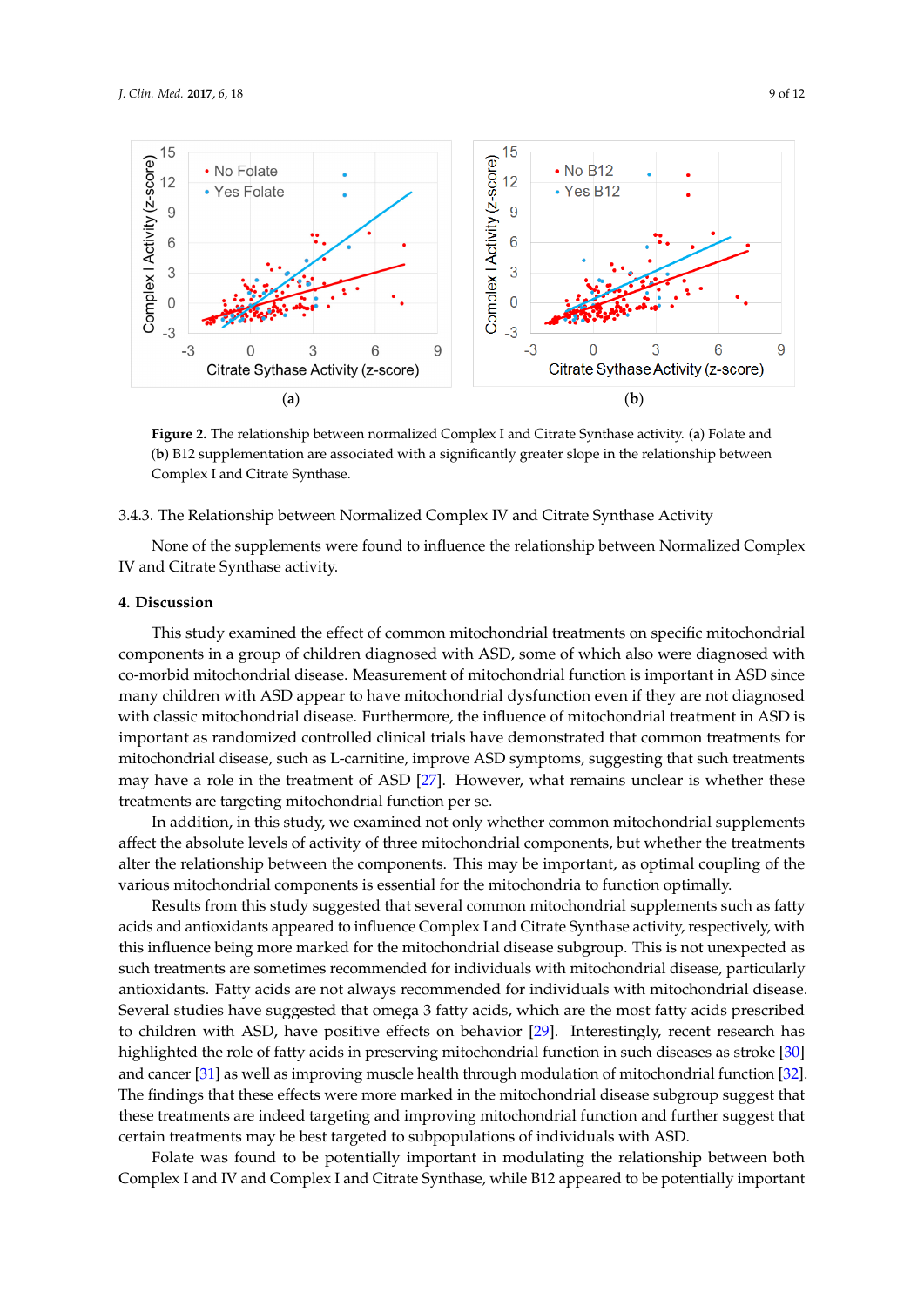in the relationship between Complex I and Citrate Synthase. In a clinical trial on individuals with ASD, the combination of B12 and folate has been shown to improve cognitive development [\[28\]](#page-11-3) and glutathione [\[33\]](#page-11-8), the major intrinsic antioxidant that is essential for protecting the mitochondrial. In another clinical trial, B12 alone has been shown to improve methylation in individuals with ASD [\[34\]](#page-11-9). Folate is also essential for mitochondrial function as one-carbon metabolism is highly compartmentalized [\[35\]](#page-11-10). Most notable in the context of mitochondrial disease, is that mitochondria often replicate to compensate for poorly functioning mitochondria. Since mitochondria contain their own DNA, folate is needed for the synthesis of purines and pyrimidine nucleotides [\[35\]](#page-11-10). Thus, given the important role of folate in many critical cellular processes, it should not be surprising that it was found to be important in mitochondrial function.

This study has many limitations, including the lack of systematically manipulating the treatment studied and simultaneous treatments with multiple supplements in many cases. In addition, the subgroups of individuals with mitochondrial disease were not diagnosed with one specific mitochondrial disease. Nevertheless, this study provides a novel framework to build upon in order to consider the development of alternative methods for monitoring mitochondrial function.

#### **5. Conclusions**

This study provides empirical support for common mitochondrial treatments and demonstrates that the relationship between activities of mitochondrial components might be a marker to follow in addition to absolute activities. In addition, measurements of mitochondrial activity that can be practically repeated over time, especially those that are non-invasive such as the buccal swab technique, may be very useful to monitor the biochemical effects of mitochondrial targeted treatments.

**Acknowledgments:** This study has not been published previously although data from the same patient have been used in other publications. This trial is registered on clinicaltrials.gov as NCT02000284. This research was supported, in part, by the Autism Research Institute (San Diego, CA, USA), the Arkansas Biosciences Institute (Little Rock, AR, USA), the Jane Botsford Johnson Foundation (New York, NY, USA) and the Arkansas Children's Research Institute (Little Rock, AR, USA). None of the sponsors were involved with the design or conduct of the study, collection, management, analysis, or interpretation of the data; or preparation, review, approval of the manuscript or decision to submit the manuscript for publication. The first two and last authors, Richard E Frye, John Slattery and Leanna Delhey, had full access to all of the data in the study and take responsibility for the integrity of the data and the accuracy of the data analysis. Funds for covering the costs to publish in open access were provided by the Gupta family.

**Author Contributions:** Leanna M. Delhey, John C. Slattery, Stephen G. Kahler and Richard E. Frye designed the study and wrote the protocol, collected the data, analyzed the data, drafted the manuscript. Ekim Nur Kilinc, Li Yin and Marie L. Tippett analyzed and collected the data. Shannon Rose, Sirish C. Bennuri, Shirish Damle and Agustin Legido performed laboratory analysis. Michael J. Goldenthal designed the study and supervised the laboratory analysis of mitochondrial function. All authors contributed to and have approved the final manuscript.

**Conflicts of Interest:** The authors declare no conflict of interest. The sponsors and funders had no role in the design of the study; in the collection, analyses, or interpretation of data; in the writing of the manuscript, and in the decision to publish the results.

#### **References**

- <span id="page-9-0"></span>1. Niyazov, D.M.; Kahler, S.G.; Frye, R.E. Primary mitochondrial disease and secondary mitochondrial dysfunction: Importance of distinction for diagnosis and treatment. *Mol. Syndromol.* **2016**, *7*, 122–137. [\[CrossRef\]](http://dx.doi.org/10.1159/000446586) [\[PubMed\]](http://www.ncbi.nlm.nih.gov/pubmed/27587988)
- <span id="page-9-1"></span>2. Camp, K.M.; Krotoski, D.; Parisi, M.A.; Gwinn, K.A.; Cohen, B.H.; Cox, C.S.; Enns, G.M.; Falk, M.J.; Goldstein, A.C.; Gopal-Srivastava, R.; et al. Nutritional interventions in primary mitochondrial disorders: Developing an evidence base. *Mol. Genet. Metab.* **2016**, *119*, 187–206. [\[CrossRef\]](http://dx.doi.org/10.1016/j.ymgme.2016.09.002) [\[PubMed\]](http://www.ncbi.nlm.nih.gov/pubmed/27665271)
- <span id="page-9-2"></span>3. Parikh, S.; Goldstein, A.; Koenig, M.K.; Scaglia, F.; Enns, G.M.; Saneto, R.; Anselm, I.; Cohen, B.H.; Falk, M.J.; Greene, C.; et al. Diagnosis and management of mitochondrial disease: A consensus statement from the mitochondrial medicine society. *Genet. Med. Off. J. Am. Coll. Med. Genet.* **2015**, *17*, 689–701. [\[CrossRef\]](http://dx.doi.org/10.1038/gim.2014.177) [\[PubMed\]](http://www.ncbi.nlm.nih.gov/pubmed/25503498)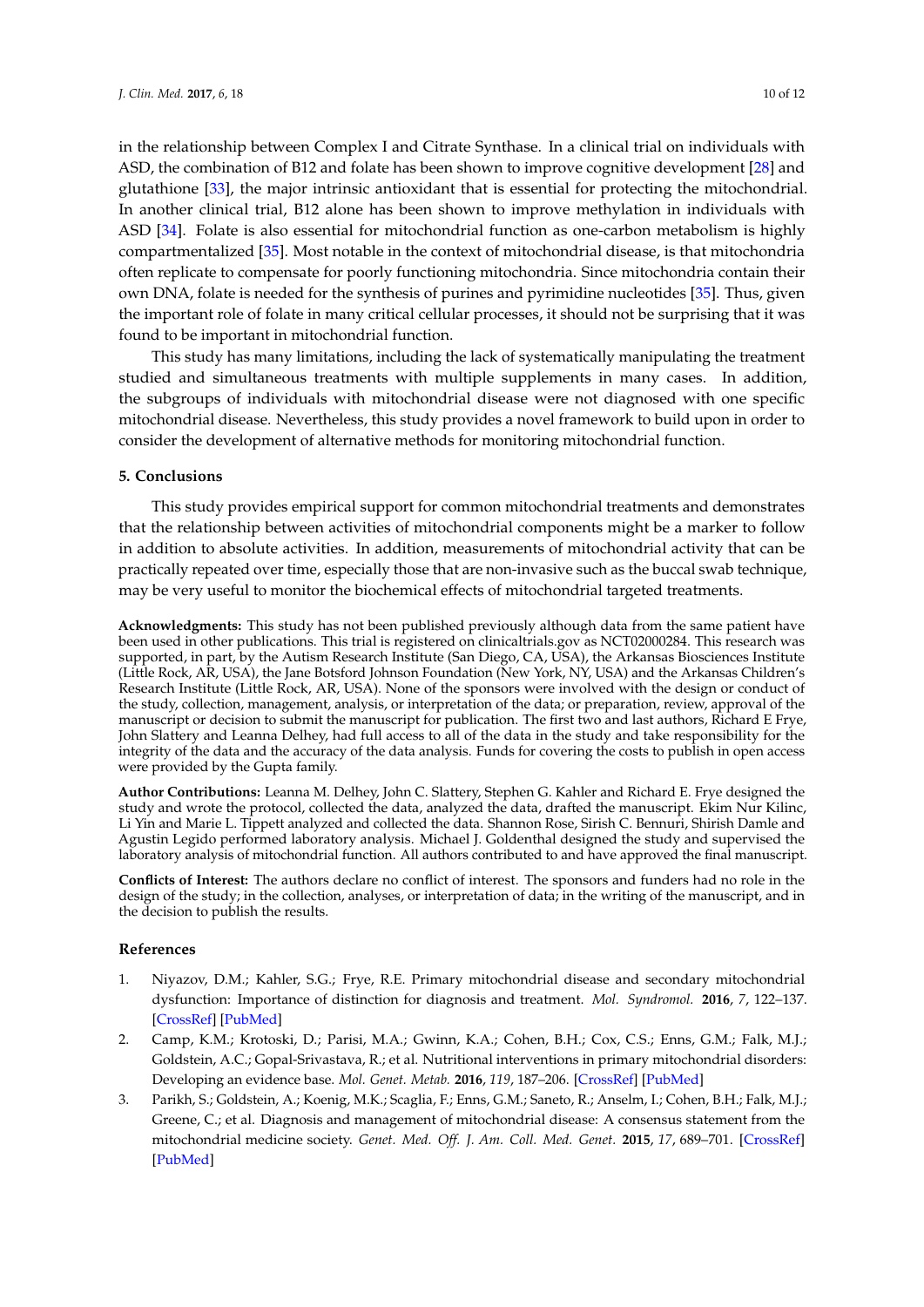- <span id="page-10-0"></span>4. Viscomi, C. Toward a therapy for mitochondrial disease. *Biochem. Soc. Trans.* **2016**, *44*, 1483–1490. [\[CrossRef\]](http://dx.doi.org/10.1042/BST20160085) [\[PubMed\]](http://www.ncbi.nlm.nih.gov/pubmed/27911730)
- <span id="page-10-1"></span>5. Chinnery, P.; Majamaa, K.; Turnbull, D.; Thorburn, D. Treatment for mitochondrial disorders. *Cochrane Database Syst. Rev.* **2006**. [\[CrossRef\]](http://dx.doi.org/10.1002/14651858.CD004426)
- <span id="page-10-2"></span>6. Pfeffer, G.; Majamaa, K.; Turnbull, D.M.; Thorburn, D.; Chinnery, P.F. Treatment for mitochondrial disorders. *Cochrane Database Syst. Rev.* **2012**. [\[CrossRef\]](http://dx.doi.org/10.1002/14651858.CD004426)
- <span id="page-10-3"></span>7. Pfeffer, G.; Horvath, R.; Klopstock, T.; Mootha, V.K.; Suomalainen, A.; Koene, S.; Hirano, M.; Zeviani, M.; Bindoff, L.A.; Yu-Wai-Man, P.; et al. New treatments for mitochondrial disease-no time to drop our standards. *Nat. Rev. Neurol.* **2013**, *9*, 474–481. [\[CrossRef\]](http://dx.doi.org/10.1038/nrneurol.2013.129) [\[PubMed\]](http://www.ncbi.nlm.nih.gov/pubmed/23817350)
- <span id="page-10-4"></span>8. Goldenthal, M.J.; Kuruvilla, T.; Damle, S.; Salganicoff, L.; Sheth, S.; Shah, N.; Marks, H.; Khurana, D.; Valencia, I.; Legido, A. Non-invasive evaluation of buccal respiratory chain enzyme dysfunction in mitochondrial disease: Comparison with studies in muscle biopsy. *Mol. Genet. Metab.* **2012**, *105*, 457–462. [\[CrossRef\]](http://dx.doi.org/10.1016/j.ymgme.2011.11.193) [\[PubMed\]](http://www.ncbi.nlm.nih.gov/pubmed/22189081)
- 9. Yorns, W.R., Jr.; Valencia, I.; Jayaraman, A.; Sheth, S.; Legido, A.; Goldenthal, M.J. Buccal swab analysis of mitochondrial enzyme deficiency and DNA defects in a child with suspected myoclonic epilepsy and ragged red fibers (merrf). *J. Child. Neurol.* **2012**, *27*, 398–401. [\[CrossRef\]](http://dx.doi.org/10.1177/0883073811420870) [\[PubMed\]](http://www.ncbi.nlm.nih.gov/pubmed/22114216)
- <span id="page-10-5"></span>10. Ezugha, H.; Goldenthal, M.; Valencia, I.; Anderson, C.E.; Legido, A.; Marks, H. 5q14.3 deletion manifesting as mitochondrial disease and autism: Case report. *J. Child. Neurol.* **2010**, *25*, 1232–1235. [\[CrossRef\]](http://dx.doi.org/10.1177/0883073809361165) [\[PubMed\]](http://www.ncbi.nlm.nih.gov/pubmed/20179003)
- <span id="page-10-6"></span>11. Frye, R.E.; Cox, D.; Slattery, J.; Tippett, M.; Kahler, S.; Granpeesheh, D.; Damle, S.; Legido, A.; Goldenthal, M.J. Mitochondrial dysfunction may explain symptom variation in phelan-mcdermid syndrome. *Sci. Rep.* **2016**, *6*, 19544. [\[CrossRef\]](http://dx.doi.org/10.1038/srep19544) [\[PubMed\]](http://www.ncbi.nlm.nih.gov/pubmed/26822410)
- <span id="page-10-7"></span>12. Goldenthal, M.J.; Damle, S.; Sheth, S.; Shah, N.; Melvin, J.; Jethva, R.; Hardison, H.; Marks, H.; Legido, A. Mitochondrial enzyme dysfunction in autism spectrum disorders; a novel biomarker revealed from buccal swab analysis. *Biomark. Med.* **2015**, *9*, 957–965. [\[CrossRef\]](http://dx.doi.org/10.2217/bmm.15.72) [\[PubMed\]](http://www.ncbi.nlm.nih.gov/pubmed/26439018)
- <span id="page-10-8"></span>13. Legido, A.; Jethva, R.; Goldenthal, M.J. Mitochondrial dysfunction in autism. *Semin. Pediatr. Neurol.* **2013**, *20*, 163–175. [\[CrossRef\]](http://dx.doi.org/10.1016/j.spen.2013.10.008) [\[PubMed\]](http://www.ncbi.nlm.nih.gov/pubmed/24331358)
- <span id="page-10-9"></span>14. Zablotsky, B.; Black, L.I.; Maenner, M.J.; Schieve, L.A.; Blumberg, S.J. Estimated prevalence of autism and other developmental disabilities following questionnaire changes in the 2014 national health interview survey. *Nat. Health Stat. Rep.* **2015**, *87*, 1–20.
- <span id="page-10-10"></span>15. Frye, R.E.; Rossignol, D.A. Mitochondrial dysfunction can connect the diverse medical symptoms associated with autism spectrum disorders. *Pediatr. Res.* **2011**, *69*, 41R–47R. [\[CrossRef\]](http://dx.doi.org/10.1203/PDR.0b013e318212f16b) [\[PubMed\]](http://www.ncbi.nlm.nih.gov/pubmed/21289536)
- <span id="page-10-11"></span>16. Rossignol, D.A.; Frye, R.E. Mitochondrial dysfunction in autism spectrum disorders: A systematic review and meta-analysis. *Mol. Psychiatry* **2012**, *17*, 290–314. [\[CrossRef\]](http://dx.doi.org/10.1038/mp.2010.136) [\[PubMed\]](http://www.ncbi.nlm.nih.gov/pubmed/21263444)
- <span id="page-10-12"></span>17. Frye, R.E. Biomarkers of abnormal energy metabolism in children with autism spectrum disorder. *N. Am. J. Med. Sci.* **2012**, *5*, 141–147. [\[CrossRef\]](http://dx.doi.org/10.7156/v5i3p141)
- <span id="page-10-13"></span>18. Giulivi, C.; Zhang, Y.F.; Omanska-Klusek, A.; Ross-Inta, C.; Wong, S.; Hertz-Picciotto, I.; Tassone, F.; Pessah, I.N. Mitochondrial dysfunction in autism. *JAMA* **2010**, *304*, 2389–2396. [\[CrossRef\]](http://dx.doi.org/10.1001/jama.2010.1706) [\[PubMed\]](http://www.ncbi.nlm.nih.gov/pubmed/21119085)
- <span id="page-10-14"></span>19. Napoli, E.; Wong, S.; Hertz-Picciotto, I.; Giulivi, C. Deficits in bioenergetics and impaired immune response in granulocytes from children with autism. *Pediatrics* **2014**, *133*, e1405–e1410. [\[CrossRef\]](http://dx.doi.org/10.1542/peds.2013-1545) [\[PubMed\]](http://www.ncbi.nlm.nih.gov/pubmed/24753527)
- <span id="page-10-15"></span>20. Palmieri, L.; Papaleo, V.; Porcelli, V.; Scarcia, P.; Gaita, L.; Sacco, R.; Hager, J.; Rousseau, F.; Curatolo, P.; Manzi, B.; et al. Altered calcium homeostasis in autism-spectrum disorders: Evidence from biochemical and genetic studies of the mitochondrial aspartate/glutamate carrier agc1. *Mol. Psychiatry* **2010**, *15*, 38–52. [\[CrossRef\]](http://dx.doi.org/10.1038/mp.2008.63) [\[PubMed\]](http://www.ncbi.nlm.nih.gov/pubmed/18607376)
- <span id="page-10-16"></span>21. Frye, R.E. Novel cytochrome b gene mutations causing mitochondrial disease in autism. *J. Pediatr. Neurol.* **2012**, *10*, 35–40.
- <span id="page-10-17"></span>22. Frye, R.E.; Naviaux, R.K. Autistic disorder with complex iv overactivity: A new mitochondrial syndrome. *J. Pediatr. Neurol.* **2011**, *9*, 427–434.
- <span id="page-10-18"></span>23. Frye, R.E.; Melnyk, S.; Macfabe, D.F. Unique acyl-carnitine profiles are potential biomarkers for acquired mitochondrial disease in autism spectrum disorder. *Transl. Psychiatry* **2013**, *3*, e220. [\[CrossRef\]](http://dx.doi.org/10.1038/tp.2012.143) [\[PubMed\]](http://www.ncbi.nlm.nih.gov/pubmed/23340503)
- <span id="page-10-19"></span>24. Rose, S.; Frye, R.E.; Slattery, J.; Wynne, R.; Tippett, M.; Pavliv, O.; Melnyk, S.; James, S.J. Oxidative stress induces mitochondrial dysfunction in a subset of autism lymphoblastoid cell lines in a well-matched case control cohort. *PLoS ONE* **2014**, *9*, e85436. [\[CrossRef\]](http://dx.doi.org/10.1371/journal.pone.0085436) [\[PubMed\]](http://www.ncbi.nlm.nih.gov/pubmed/24416410)